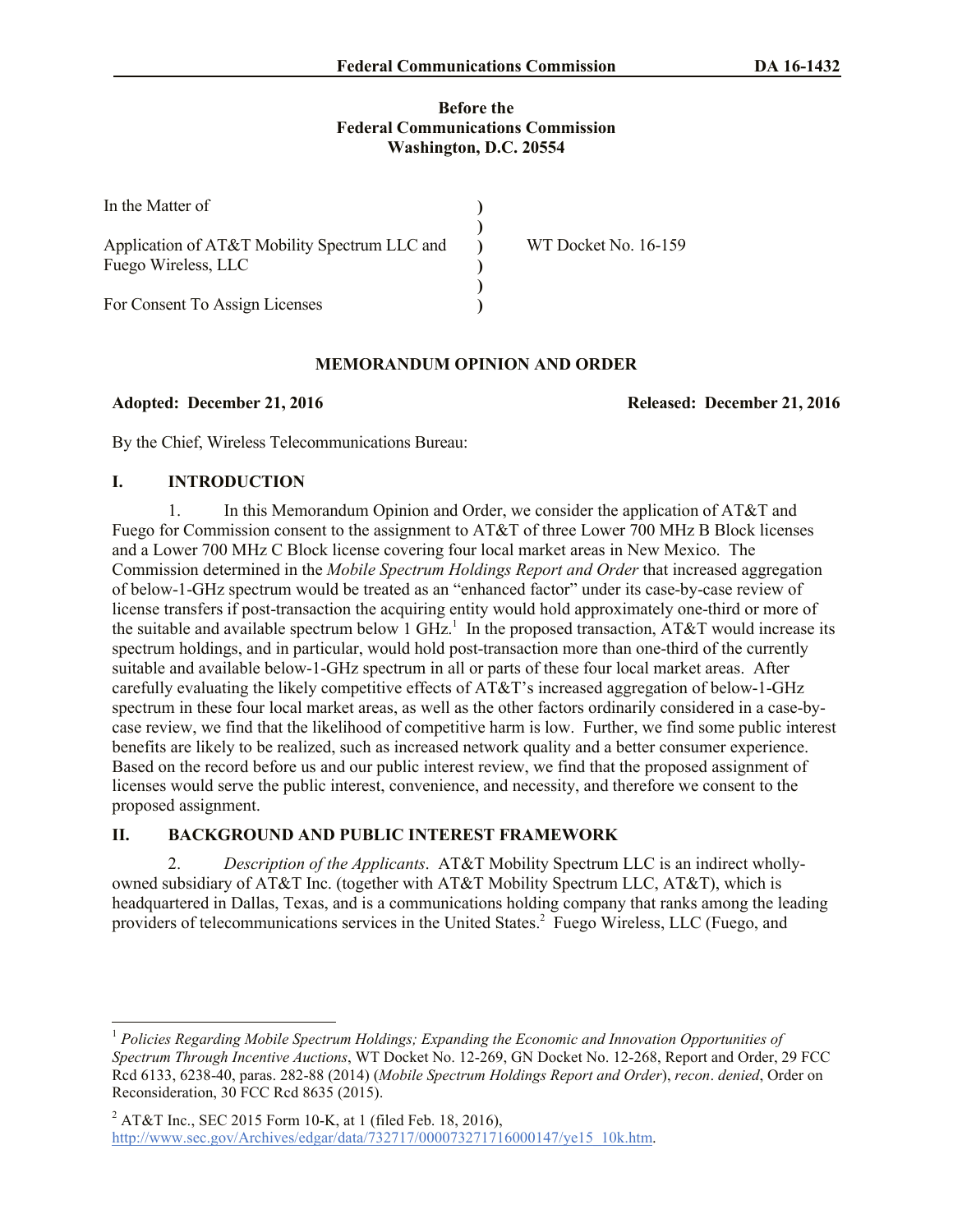together with AT&T, the Applicants), is a provider of fixed wireless Internet service in New Mexico and Texas.<sup>3</sup>

3. *Description of the Transaction*. On March 16, 2016, AT&T and Fuego filed the Application pursuant to Section 310(d) of the Communications Act of 1934, as amended (the Act),<sup>4</sup> seeking Commission consent to assign three Lower 700 MHz B Block licenses and a Lower 700 MHz C Block license to  $AT&T$ .<sup>5</sup> Through the instant transaction,  $AT&T$  would be assigned 12 megahertz of low-band spectrum from Fuego in 19 counties covering four Cellular Market Areas (CMAs): CMA 285 (Las Cruces, NM), CMA 555 (New Mexico 3 – Catron), CMA 556 (New Mexico 4 – Santa Fe), and CMA 558 (New Mexico 6 – Lincoln).<sup>6</sup> Post-transaction, AT&T would hold from 100 megahertz to 175 megahertz of spectrum in total, and in particular, it would increase its below-1-GHz holdings to hold from 18 megahertz to 55 megahertz in these four CMAs.<sup>7</sup>

4. *Standard of Review.* Pursuant to Section 310(d) of the Act,<sup>8</sup> we must determine whether the Applicants have demonstrated that the proposed license assignment would serve the public interest, convenience, and necessity.<sup>9</sup> In making this determination, we first assess whether the proposed transaction complies with the specific provisions of the Act,<sup>10</sup> other applicable statutes, and the Commission's rules.<sup>11</sup> If the proposed transaction does not violate a statute or rule, we next consider whether the proposed transaction could result in public interest harms by substantially frustrating or

 $4$  47 U.S.C. § 310(d).

 $\overline{\phantom{a}}$ 

<sup>5</sup> Application of Fuego Wireless, LLC, and AT&T Mobility Spectrum LLC for Consent To Assign Licenses, ULS File No. 0007156616 (filed Mar. 16, 2016) (Application), Exhibit 1—Description of Transaction and Public Interest Statement (Public Interest Statement).

<sup>6</sup> *AT&T Mobility Spectrum LLC and Fuego, LLC, Seek FCC Consent to the Assignment of Four Lower 700 MHz Licenses in New Mexico*, WT Docket No. 16-159, Public Notice, 31 FCC Rcd 7278 (WTB 2016) (*Accepted for Filing Public Notice*); *see also* Application, Exhibit 3—Spectrum Aggregation.

<sup>7</sup> *Accepted for Filing Public Notice* at 1-2; Application, Exhibit 3—Spectrum Aggregation. As set out in the docket, the Bureau accepted the Application for filing and established a pleading cycle, released a public notice announcing that Numbering Resource Utilization and Forecast (NRUF) reports and local number portability (LNP) data would be placed into the record and adopted the associated protective order, adopted a protective order covering the submission of confidential and highly confidential information, and sent the Applicants information requests seeking further specific information relating to the proposed transaction.

 $847$  U.S.C. § 310(d).

9 *See, e.g.*, *Applications of SprintCom, Inc., Shenandoah Personal Communications, LLC, and NTELOS Holdings Corp. for Consent To Assign Licenses and Spectrum Lease Authorizations and To Transfer Control of Spectrum Lease Authorizations and an International Section 214 Authorization*, Memorandum Opinion and Order, 31 FCC Rcd 3631, 3634, para. 6 (WTB/IB 2016) (*Sprint-Shentel-NTELOS Order*); *Applications of AT&T Inc., E.N.M.R. Telephone Cooperative, Plateau Telecommunications, Inc., New Mexico RSA 4 East Limited Partnership, and Texas RSA 3 Limited Partnership for Consent To Assign Licenses and Authorizations*, Memorandum Opinion and Order, 30 FCC Rcd 5107, 5111, para. 8 (2015) (*AT&T-Plateau Wireless Order*); *Applications of AT&T Inc., Leap Wireless International, Inc., Cricket License Co., LLC and Leap Licenseco, Inc. for Consent To Transfer Control and Assign Licenses and Authorizations*, Memorandum Opinion and Order, 29 FCC Rcd 2735, 2741-42, para. 13 (WTB, IB 2014) (*AT&T-Leap Order*).

 $10$  Section 310(d) requires that we consider the application as if the proposed assignee were applying for the licenses directly under Section 308 of the Act. 47 U.S.C. §§ 308, 310(d); *see*, *e.g.*, *Sprint-Shentel-NTELOS Order,* 31 FCC Rcd at 3634, para. 6 & n.15; *AT&T-Plateau Wireless Order*, 30 FCC Rcd at 5111, para. 8 & n.27; *AT&T-Leap Order*, 29 FCC Rcd at 2741-42, para. 13 & n.45.

<sup>11</sup> *See, e.g*., *Sprint-Shentel-NTELOS Order,* 31 FCC Rcd at 3634, para. 6; *AT&T-Plateau Wireless Order*, 30 FCC Rcd at 5111, para. 8; *AT&T-Leap Order,* 29 FCC Rcd at 2741-42, para. 13.

<sup>&</sup>lt;sup>3</sup> Fuego Wireless, Availability & Coverage Map,  $\frac{http://broadbandnow.com/Fuego-Wireless}{http://broadbandnow.com/Fuego-Wireless}$  (last visited Nov. 3, 2016).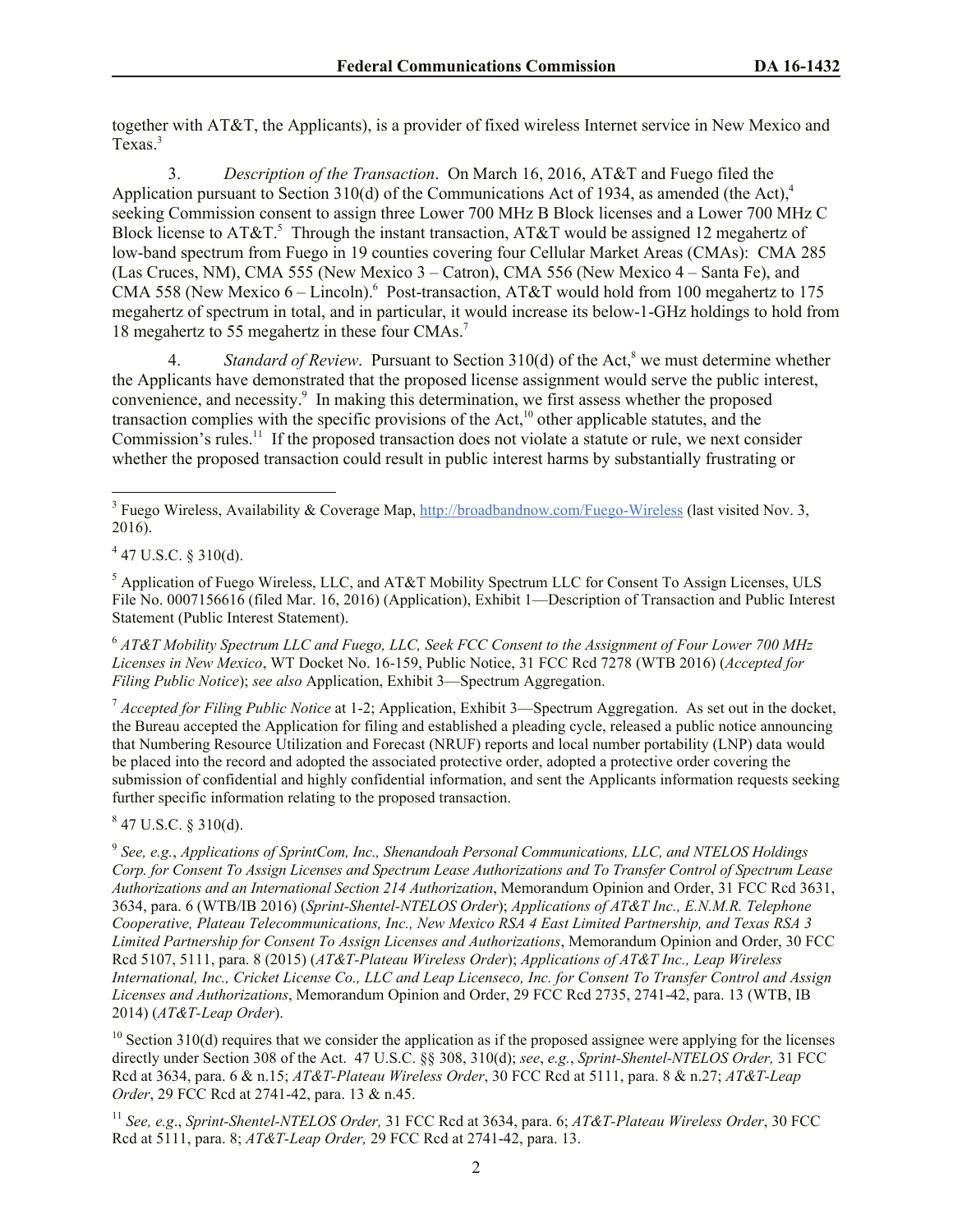impairing the objectives or implementation of the Act or related statutes.<sup>12</sup> We then employ a balancing test weighing any potential public interest harms of the proposed transaction against any potential public interest benefits.<sup>13</sup> The Applicants bear the burden of proving, by a preponderance of the evidence, that the proposed transaction, on balance, would serve the public interest.<sup>14</sup>

5. The Commission has fully discussed the contours of the required public interest determination in several orders,<sup>15</sup> which we follow here. In general, the competitive analysis, which forms an important part of the public interest evaluation, is informed by, but not limited to, traditional antitrust principles.<sup>16</sup> The Commission and the Department of Justice each have independent authority to examine the competitive impacts of proposed mergers and transactions involving transfers of Commission licenses, but the Commission's competitive analysis under the public interest standard is somewhat broader.<sup>17</sup> The Commission's public interest authority enables us, where appropriate, to impose and enforce narrowly tailored, transaction-specific conditions that ensure that the public interest is served by the transaction.<sup>18</sup> If we are unable to find that the proposed transaction serves the public interest for any reason or if the record presents a substantial and material question of fact, we must designate the application(s) for hearing.<sup>19</sup>

6. *Qualifications of the Applicants*. As a threshold matter, the Commission must determine whether the applicants to a proposed transaction meet the requisite qualifications requirements to hold and transfer licenses under Section  $310(d)$  and the Commission's rules.<sup>20</sup> We note that no issues were raised with respect to the basic qualifications of Fuego or AT&T, and in addition, AT&T previously and repeatedly has been found qualified to hold Commission licenses.<sup>21</sup> We therefore find there is no reason to reevaluate the requisite citizenship, character, financial, technical, or other basic qualifications under the Act and our rules, regulations, and policies, of Fuego or AT&T. $^{22}$ 

<sup>16</sup> *See*, *e.g.*, *Sprint-Shentel-NTELOS Order,* 31 FCC Rcd at 3634-35, para. 7; *AT&T- Plateau Wireless Order*, 30 FCC Rcd at 5111-12, para. 9; *AT&T-Leap Order,* 29 FCC Rcd at 2742, para. 15.

<sup>17</sup> *See*, *e.g.*, *Sprint-Shentel-NTELOS Order,* 31 FCC Rcd at 3634-35, para. 7; *AT&T- Plateau Wireless Order*, 30 FCC Rcd at 5111-12, para. 9; *AT&T-Leap Order,* 29 FCC Rcd at 2742, para. 15.

<sup>18</sup> *See, e.g.*, *Sprint-Shentel-NTELOS Order,* 31 FCC Rcd at 3634-35, para. 7; *AT&T-Plateau Wireless Order*, 30 FCC Rcd at 5111-12, para. 9; *AT&T-Leap Order,* 29 FCC Rcd at 2743-44, para. 16.

<sup>19</sup> 47 U.S.C. § 309(e); *see also, e.g.*, *Sprint-Shentel-NTELOS Order,* 31 FCC Rcd at 3634-35, para. 7; *AT&T-Plateau Wireless Order*, 30 FCC Rcd at 5111-12, para. 9; *AT&T-Leap Order,* 29 FCC Rcd at 2743, para. 15; *Application of EchoStar Communications Corp., General Motors Corp. and Hughes Electronics Corp., and EchoStar Communications Corp*., Hearing Designation Order, 17 FCC Rcd 20559, 20574, para. 25 (2002).

<sup>20</sup> 47 U.S.C. § 310(d); 47 CFR § 1.948; *Sprint-Shentel-NTELOS Order,* 31 FCC Rcd at 3635, para. 8; *AT&T-Plateau Wireless Order*, 30 FCC Rcd at 5112, para. 10; *AT&T-Leap Order*, 29 FCC Rcd at 2744, para. 17.

<sup>21</sup> *See*, *e.g*., *AT&T-Plateau Wireless Order*, 30 FCC Rcd at 5112-13, para. 11; *AT&T-Leap Order*, 29 FCC Rcd at 2745, para. 19.

 $22$  47 U.S.C. § 310(d); 47 CFR § 1.948.

l

<sup>12</sup> *See, e.g*., *Sprint-Shentel-NTELOS Order,* 31 FCC Rcd at 3634, para. 6; *AT&T-Plateau Wireless Order*, 30 FCC Rcd at 5111, para. 8; *AT&T-Leap Order,* 29 FCC Rcd at 2741-42, para. 13.

<sup>13</sup> *See, e.g*., *Sprint-Shentel-NTELOS Order,* 31 FCC Rcd at 3634, para. 6; *AT&T-Plateau Wireless Order*, 30 FCC Rcd at 5111, para. 8; *AT&T-Leap Order,* 29 FCC Rcd at 2741-42, para. 13.

<sup>14</sup> *See, e.g*., *Sprint-Shentel-NTELOS Order,* 31 FCC Rcd at 3634, para. 6; *AT&T-Plateau Wireless Order*, 30 FCC Rcd at 5111, para. 8; *AT&T-Leap Order,* 29 FCC Rcd at 2741-42, para. 13.

<sup>15</sup> *See, e.g*., *Applications of AT&T and DIRECTV for Consent To Assign or Transfer Control of Licenses and Authorizations*, Memorandum Opinion and Order, 29 FCC Rcd 9131, 9139-41, paras. 18-22 (2015); *Applications of GCI Communication Corp., ACS Wireless License Sub, Inc., ACS of Anchorage License Sub, Inc., and Unicom, Inc. for Consent To Assign Licenses to The Alaska Wireless Network, LLC*, Memorandum Opinion and Order and Declaratory Ruling, 28 FCC Rcd 10433, 10442-44, paras. 23-27 (2013) (*Alaska Wireless Order*).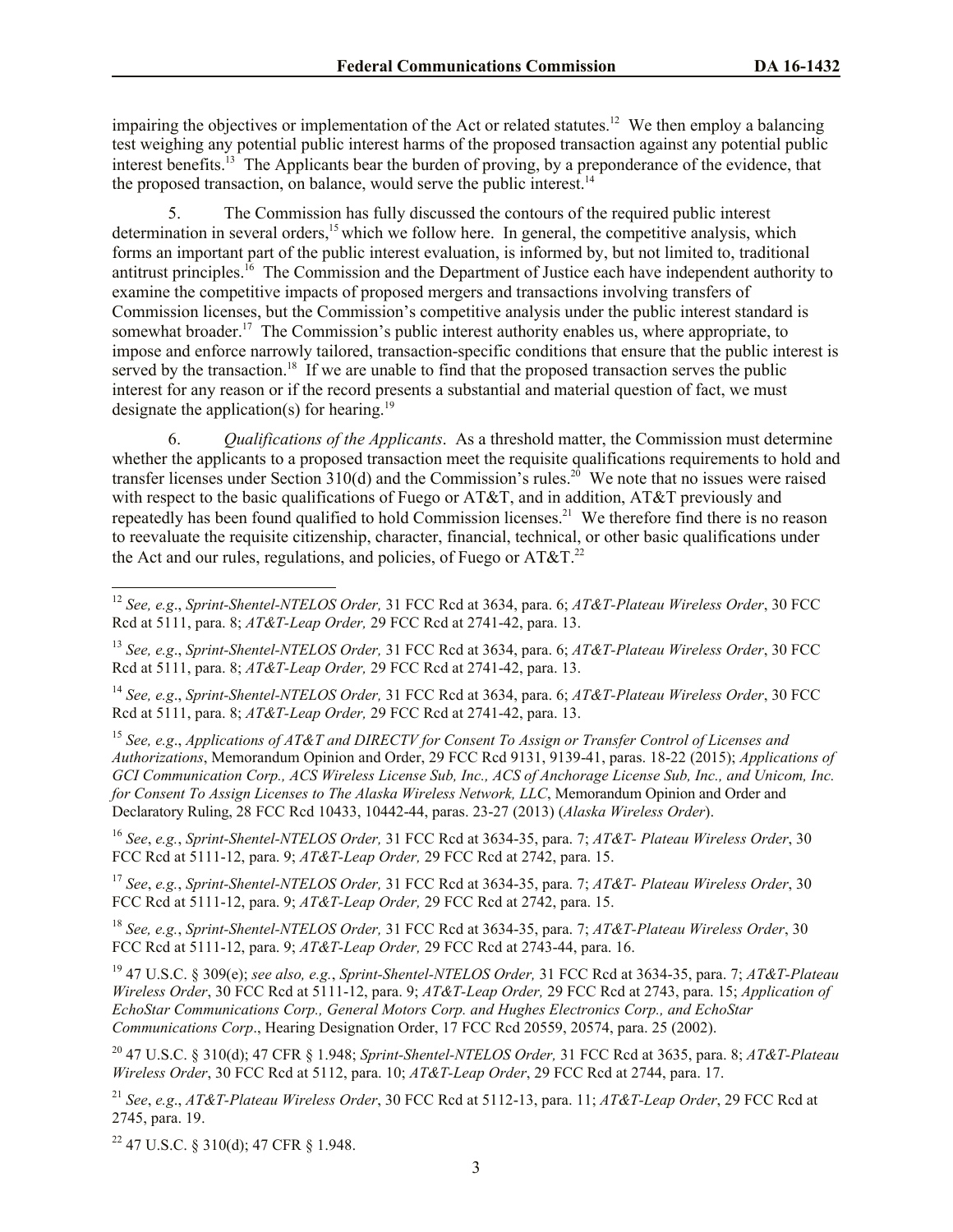# **III. POTENTIAL PUBLIC INTEREST HARMS**

7. *Competitive Overview*. In its examination of a proposed transaction, the Commission evaluates the potential public interest harms and undertakes a case-by-case review of the competitive effects of any increase in market concentration or in spectrum holdings in the relevant markets.<sup>23</sup> In the past, the Commission has used a two-part screen to help identify those markets that provide particular reason for further competitive analysis, but has not limited its consideration of potential competitive harms solely to markets identified by its screen if it encounters other factors that may bear on the public interest inquiry.<sup>24</sup> In the *Mobile Spectrum Holdings Report and Order*, the Commission found that it is in the public interest to continue to use its spectrum screen and case-by-case review<sup>25</sup> and, in addition, to require that any increase in spectrum holdings of below 1 GHz be treated as an "enhanced factor" in its review if post-transaction the acquiring entity would hold approximately one-third or more of such spectrum.<sup>26</sup> The Commission stated that it anticipated "that any entity that would end up with more than one third of below-1-GHz spectrum as a result of a proposed transaction would facilitate our case-by-case review with a detailed demonstration regarding why the public interest benefits outweigh harms."<sup>27</sup> The Commission further stated, however, that when the other factors ordinarily considered indicate a low potential for competitive or other public interest harm, the acquisition of below-1-GHz spectrum resulting in holdings of approximately one-third or more would not preclude a conclusion that a proposed transaction, on balance, furthers the public interest. $28$ 

8. The Commission stated in the *Mobile Spectrum Holdings Report and Order* that lowband spectrum is less costly to deploy and provides higher quality coverage than higher-band spectrum,<sup>29</sup> and that the leading two nationwide service providers hold most of the low-band spectrum available today.<sup>30</sup> The Commission found that if they were to acquire all, or substantially all, of the remaining lowband spectrum, they would benefit, independently of any deployment, to the extent that rival service providers are denied its use.<sup>31</sup> As the Commission found, without access to this low-band spectrum, rival service providers that may lack a mix of low-band and higher-band spectrum would be less able to provide a robust competitive alternative, and may not be able to quickly expand coverage or provide new

<sup>29</sup> *Id*. at 6164, para. 60.

l

<sup>31</sup> *Id*. at 6164, para. 60.

<sup>23</sup> *See, e.g.*, *Sprint-Shentel-NTELOS Order,* 31 FCC Rcd at 3635, para. 9; *AT&T-Plateau Wireless Order*, 30 FCC Rcd at 5113, para. 12; *AT&T-Leap Order*, 29 FCC Rcd at 2745, para. 20.

<sup>24</sup> *See, e.g.*, *Sprint-Shentel-NTELOS Order,* 31 FCC Rcd at 3635, para. 9; *AT&T-Plateau Wireless Order*, 30 FCC Rcd at 5113, para. 12; *see also AT&T-Leap Order*, 29 FCC Rcd at 2752, 2753, 2755-56, paras. 39, 41, 47.

<sup>25</sup> *Mobile Spectrum Holdings Report and Order*, 29 FCC Rcd at 6223-24, para. 231.

<sup>26</sup> *Id.* at 6240, paras. 286-88; *see also, e.g.*, *AT&T-Plateau Wireless Order*, 30 FCC Rcd at 5113, para. 13.

<sup>27</sup> *Mobile Spectrum Holdings Report and Order*, 29 FCC Rcd at 6240, para. 286. The Commission also set out a heightened standard of review for cases in which the proposed transaction would result in an entity that already holds approximately one-third or more of below-1-GHz spectrum in a market acquiring additional below-1-GHz spectrum in that market, especially with regard to paired low-band spectrum. In these cases, the Commission stated that the required demonstration of the potential public interest benefits of the proposed transaction would need to clearly outweigh the potential public interest harms associated with such additional concentration of below-1-GHz spectrum, irrespective of other factors. *Id.* at 6240, para. 287; *see also*, *e.g.*, *Application of AT&T Mobility Spectrum LLC and Club 42CM Limited Partnership for Consent To Assign Licenses*, Memorandum Opinion and Order, 30 FCC Rcd 13055, 13057, 13062, 13072-73, 13077-78, 13078-79, paras. 7, 15, 37, 48, 51 (2015) (*AT&T-Club 42 Order*); *AT&T-Plateau Wireless Order*, 30 FCC Rcd at 5111, 5113, 5114, 5123, 5130, paras. 8 & n.31, 13, 15, 36 & n.114, 56.

<sup>28</sup> *Mobile Spectrum Holdings Report and Order*, 29 FCC Rcd at 6240, para. 286.

<sup>30</sup> *Id*. at 6156-57, 6162, 6164, paras. 46, 58, 60.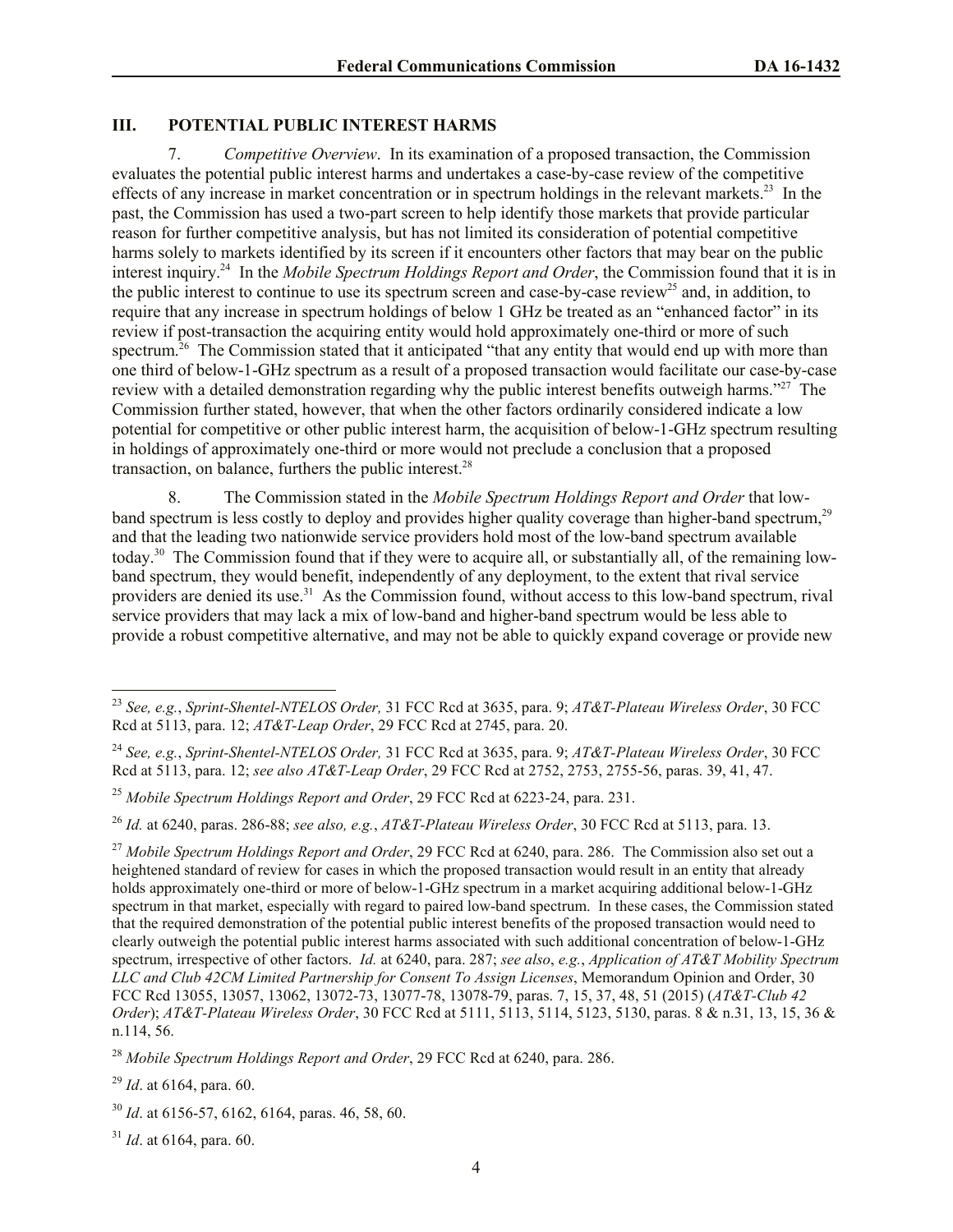services.<sup>32</sup> We consider below whether there would be an increased likelihood as a result of the proposed transaction that rival service providers or potential entrants would be foreclosed from expanding capacity, deploying mobile broadband technologies, or entering the market, and whether rivals' costs would be increased to the extent that they would be less likely to be able to compete robustly.<sup>33</sup>

### **A. Market Definitions**

9. We begin our competitive analysis by determining the appropriate market definitions for the proposed transaction,<sup>34</sup> including a determination of the product market, the geographic market, the input market for spectrum suitable and available for the provision of mobile wireless services, and the market participants.

10. *Product and Geographic Market*. Consistent with recent transaction orders, we find that the relevant product market is a combined "mobile telephony/broadband services" product market that comprises mobile voice and data services, including mobile voice and data services provided over advanced broadband wireless networks (mobile broadband services).<sup>35</sup> In addition, we find that the relevant geographic market is local.<sup>36</sup> The Applicants are seeking Commission approval of the proposed assignment of 12 megahertz of low-band spectrum that covers 19 counties in four local markets, accounting for well under one percent of the population of the United States.

11. *Input Market for Spectrum and Market Participants*. The Commission has determined in prior orders that the following bands, or portions thereof, should be included in the input market: cellular, broadband PCS, SMR, 700 MHz, AWS-1 and BRS on a market-by-market basis, WCS, the 600 MHz band (at the conclusion of the Incentive Auction), AWS-4, H Block, the majority of the EBS spectrum, and the AWS-3 band (on a market-by-market basis as it becomes "available").<sup>37</sup> The *Sprint-Shentel-NTELOS Order* found that the AWS-3 1695-1710 MHz band satisfies the standard adopted by the Commission in the *Mobile Spectrum Holdings Report and Order* and "should now be considered available, as well as suitable, on a nationwide basis."<sup>38</sup> Therefore, the total amount of spectrum suitable and available for the provision of mobile telephony/broadband services is now 595.5 megahertz, approximately one-third of which is 199 megahertz.<sup>39</sup> We consider facilities-based entities providing mobile telephony/broadband services using these spectrum bands as just described to be market participants.<sup>40</sup>

<sup>36</sup> The Commission has found that the relevant geographic markets for certain wireless transactions generally are local, but has held that a transaction's competitive effects should also be evaluated at the national level where a transaction exhibits certain national characteristics that provide cause for concern. *See, e.g.*, *Sprint-Shentel-NTELOS Order,* 31 FCC Rcd at 3636, para. 12; *AT&T-Plateau Wireless Order*, 30 FCC Rcd at 5116, para. 19; *AT&T-Leap Order*, 29 FCC Rcd at 2748, para. 27.

<sup>37</sup> *See*, *e.g.*, *Sprint-Shentel-NTELOS Order,* 31 FCC Rcd at 3637, para. 13; *AT&T-Club 42 Order*, 30 FCC Rcd at 13064-65, para. 21; *AT&T-Plateau Wireless Order*, 30 FCC Rcd at 5117, para. 23; *see also Mobile Spectrum Holdings Report and Order*, 29 FCC Rcd at 6169, para. 70.

<sup>38</sup> *Sprint-Shentel-NTELOS Order*, 31 FCC Rcd at 3637-38, para. 15.

 $39$  *Id.* 

l

<sup>40</sup> *See*, *e.g.*, *id*. at 3638, para. 16; *AT&T-Plateau Wireless Order*, 30 FCC Rcd at 5117, para. 23; *AT&T-Leap Order*, 29 FCC Rcd at 2751, para. 35. The Commission has assessed the competitive effect of MVNOs and resellers in

<sup>32</sup> *Id.* at 6164-65, paras. 60-61; *see also, e.g.*, *AT&T-Plateau Wireless Order*, 30 FCC Rcd at 5113-14, para. 14.

<sup>33</sup> *See, e.g.*, *AT&T-Club 42 Order*, 30 FCC Rcd at 13073, para. 37; *see also Mobile Spectrum Holdings Report and Order*, 29 FCC Rcd at 6154, 6164-65, 6168, paras. 41, 61, 68-69.

<sup>34</sup> *See, e.g.*, *AT&T-Plateau Wireless Order*, 30 FCC Rcd at 5115, para. 17; *AT&T-Leap Order*, 29 FCC Rcd at 2746, para. 22.

<sup>35</sup> *See, e.g.*, *AT&T-Plateau Wireless Order*, 30 FCC Rcd at 5115-16, para. 18; *AT&T-Leap Order,* 29 FCC Rcd at 2746, para. 23.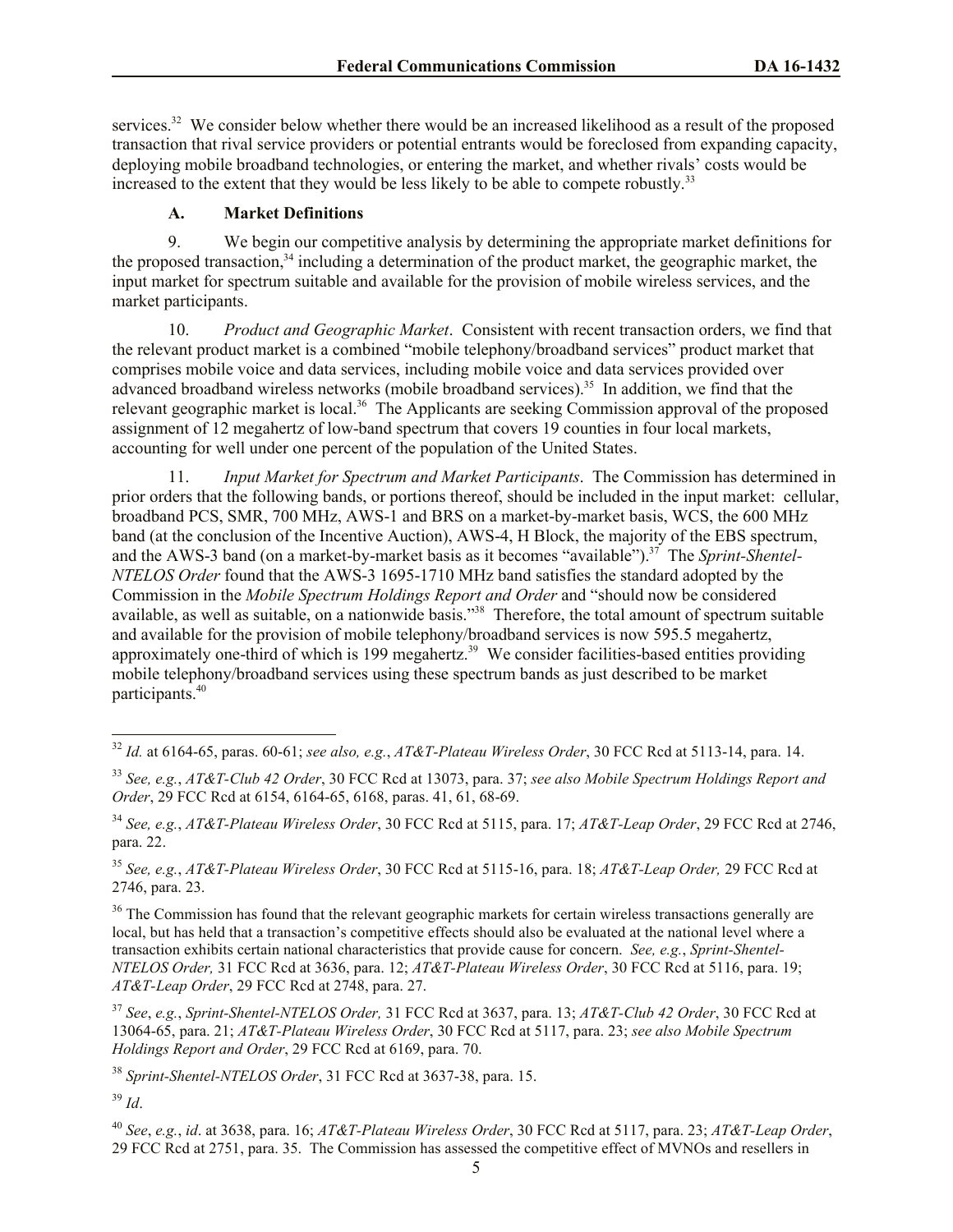## **B. Competitive Effects of the Proposed Transaction**

 $\overline{\phantom{a}}$ 

12. *Initial Review*. As discussed above, to help identify those local markets in which competitive concerns are more likely, initially we apply a two-part screen, and if the acquiring entity would increase its below-1-GHz spectrum holdings to hold approximately one-third or more of such spectrum post-transaction, we apply enhanced factor review.<sup>41</sup> The first part of the screen is based on the size of the post-transaction Herfindahl-Hirschman Index (HHI) and the change in the HHI.<sup>42</sup> The second part of the screen, which is applied on a county-by-county basis, identifies local markets where an entity would hold approximately one-third or more of the total spectrum suitable and available for the provision of mobile telephony/broadband services, post-transaction.<sup>43</sup> In instances where an applicant is acquiring spectrum below 1 GHz, we also carefully examine the possible competitive effects resulting from an increase in below-1-GHz spectrum holdings that would be above the threshold identified in the *Mobile Spectrum Holdings Report and Order*. 44

13. As the instant transaction does not result in the acquisition of wireless business units and customers, we do not apply the initial HHI screen. No market triggers the total spectrum screen,<sup>45</sup> but in our review of the below-1-GHz spectrum holdings, we find that AT&T would hold more than one-third, or more than 45 megahertz, of the currently suitable and available below-1-GHz spectrum in 16 of the 19 counties post-transaction. <sup>46</sup> We therefore look more closely at the potential competitive effects that these proposed low-band spectrum holdings may have.

14. *Record*. The Applicants contend that the proposed transaction would have no adverse competitive effects, as it would neither cause an overall aggregation of spectrum that would pose an anticompetitive risk nor reduce competition in a meaningful way.<sup>47</sup> Further, AT&T maintains that the proposed transaction would not lead to an increase in market concentration or decrease the number of

<sup>41</sup> *See, e.g.*, *AT&T-Club 42 Order*, 30 FCC Rcd at 13065-66, para. 23; *AT&T-Plateau Wireless Order*, 30 FCC Rcd at 5118, para. 24; *Mobile Spectrum Holdings Report and Order*, 29 FCC Rcd at 6240, paras. 286-88. The current total amount of below-1-GHz spectrum that is suitable and available is 134 megahertz, approximately one-third of which is 45 megahertz. *See Mobile Spectrum Holdings Report and Order*, 29 FCC Rcd at 6156-57, 6240, paras. 46, 286-88. As with our application of the initial total spectrum screen, we evaluate increases in below-1-GHz spectrum concentration on a county-by-county basis. *See, e.g.*, *AT&T-Club 42 Order*, 30 FCC Rcd at 13065, para. 23 & n.82; *AT&T-Plateau Wireless Order*, 30 FCC Rcd at 5121, 5123, paras. 31, 35.

<sup>42</sup> *See, e.g.*, *Sprint-Shentel-NTELOS Order*, 31 FCC Rcd at 3638-39, para. 17; *AT&T-Club 42 Order*, 30 FCC Rcd at 13065-66, para. 23; *AT&T-Plateau Wireless Order*, 30 FCC Rcd at 5118, para. 24; *AT&T-Leap Order*, 29 FCC Rcd at 2753, para. 41 & n.140.

<sup>43</sup> *See*, *e.g.*, *Sprint-Shentel-NTELOS Order*, 31 FCC Rcd at 3638-39, para. 17; *AT&T-Club 42 Order*, 30 FCC Rcd at 13065-66, para. 23; *AT&T-Plateau Wireless Order*, 30 FCC Rcd at 5118, para. 24.

<sup>44</sup> *Mobile Spectrum Holdings Report and Order*, 29 FCC Rcd at 6233, 6240, paras. 267, 286-88. *See also, e.g.*, *AT&T-Club 42 Order*, 30 FCC Rcd at 13065-66, para. 23; *AT&T-Plateau Wireless Order*, 30 FCC Rcd at 5118, para. 24.

<sup>45</sup> *See supra* para. 11; *see also Sprint-Shentel-NTELOS Order*, 31 FCC Rcd at 3637-39, paras. 15, 17 & n.52.

<sup>46</sup> *See supra* para. 8; *see also AT&T-Club 42 Order*, 30 FCC Rcd at 13066, para. 24; *AT&T-Plateau Wireless Order*, 30 FCC Rcd at 5118-19, para. 25.

<sup>47</sup> Public Interest Statement at 4; *see also* Response of AT&T to the General Information Request Dated July 19, 2016, at 11-12 (July 19, 2016) (AT&T Information Request Response).

prior transactions, but noted that it will exclude MVNOs and resellers from consideration when computing initial concentration measures. *See, e.g.*, *AT&T-Plateau Wireless Order*, 30 FCC Rcd at 5117, para. 23 & n.78; *AT&T-Leap Order,* 29 FCC Rcd at 2752, para. 37. Further, as AWS-3 (1755-1780 MHz and 2155-2180 MHz on a market-by-market basis) and 600 MHz spectrum become available, we will also consider facilities-based entities providing mobile telephony/broadband services using that spectrum to be market participants. *Sprint-Shentel-NTELOS Order*, 31 FCC Rcd at 3638, para. 16.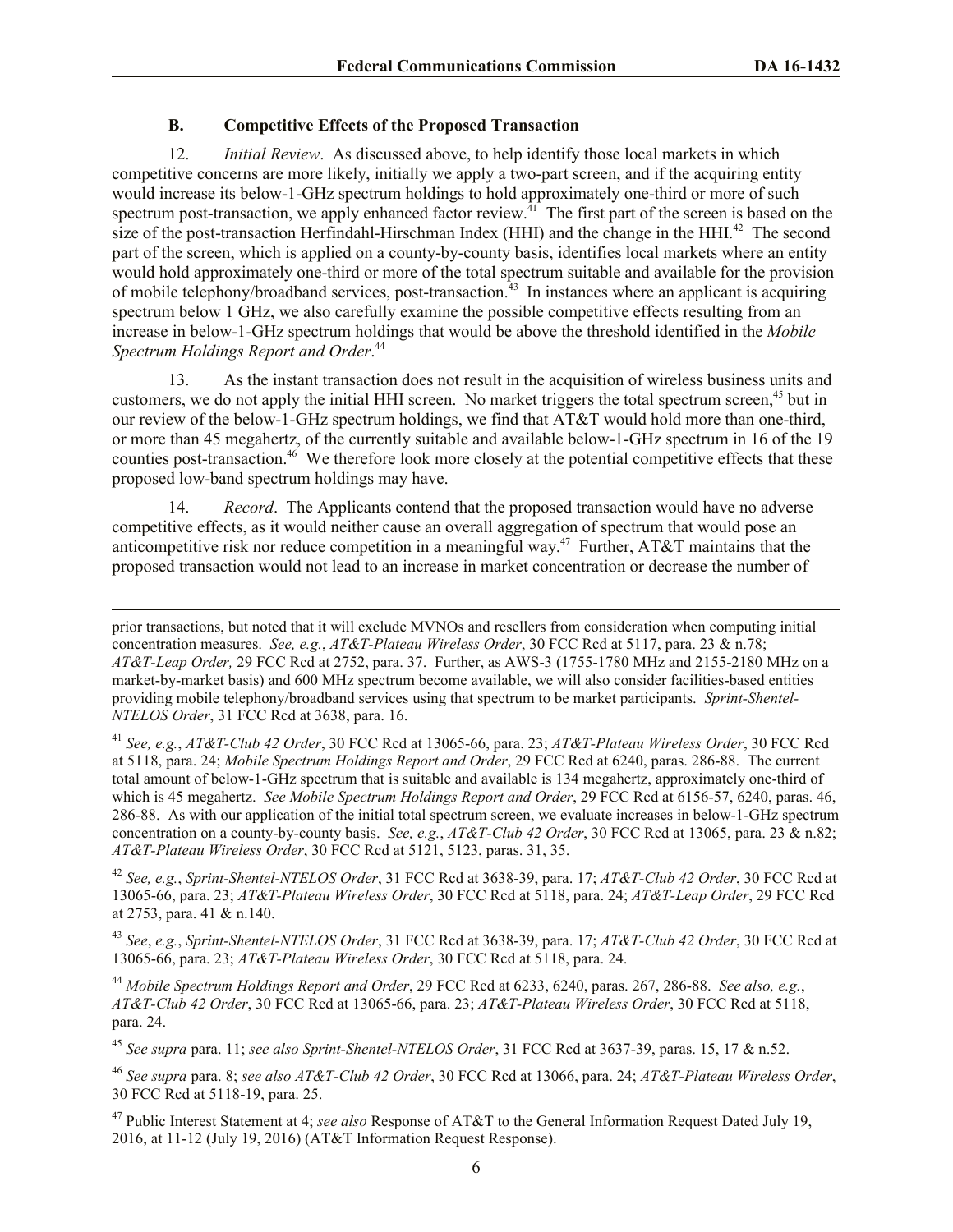entities providing service to customers in the markets.<sup>48</sup> In addition, AT&T maintains that no subscriber transition issues are implicated as a result of the proposed transaction because it is a spectrum-only transaction.<sup>49</sup> No petitions to deny or comments were received.

15. *Market-Specific Review*. Generally, in undertaking our analysis, we consider various competitive variables that help to predict the likelihood of competitive harm post-transaction. These competitive variables include, but are not limited to: the total number of rival service providers; the number of rival firms that can offer competitive service plans; the coverage by technology of the firms' respective networks; the rival firms' market shares; the combined entity's post-transaction market share and how that share changes as a result of the transaction; the amount of spectrum suitable for the provision of mobile telephony/broadband services controlled by the combined entity; and the spectrum holdings of each of the rival service providers.<sup>50</sup>

16. We begin our analysis with our review of Las Cruces, NM, which is a rural market of approximately 209,000 people and a population density of 55 people per square mile.<sup>51</sup> The four nationwide service providers each have a significant market share: AT&T, Sprint, T-Mobile, and Verizon Wireless each hold approximately **[REDACTED]** percent of the market, respectively. Post-transaction, AT&T would hold 155 megahertz of spectrum in this CMA, including 55 megahertz of spectrum below 1 GHz, while the other three nationwide service providers hold 72 megahertz to 123 megahertz of spectrum.<sup>52</sup> With respect to below-1-GHz spectrum, Verizon Wireless holds 47 megahertz, Sprint holds 14 megahertz, and T-Mobile holds 12 megahertz. In terms of population and land area coverage, all four nationwide service providers have significant 3G population coverage and two have significant 3G land

l

 $48$  AT&T Information Request Response at 11-12. Moreover, in the Applicants' information request responses, each asserts that other entities were actively solicited with respect to this business opportunity. AT&T Information Request Response at 13-14; Response of Fuego Wireless to the General Information Request Dated July 5, 2016, at 2-3 (July 19, 2016) (Fuego Information Request Response) (describing the efforts of an investment bank, which contacted a diverse group of potential buyers for the spectrum at issue).

<sup>&</sup>lt;sup>49</sup> Public Interest Statement at 4; AT&T Information Request Response at 12-13.

<sup>&</sup>lt;sup>50</sup> We derive market shares and HHIs from our analysis of data compiled in our December 2015 NRUF and LNP database, network coverage from January 2016 Mosaik data and 2010 U.S. Census data, and spectrum holdings from our licensing databases and the Application. We also utilized and analyzed additional data as provided by the Applicants through our information requests. *See, e.g.*, *Sprint-Shentel-NTELOS Order,* 31 FCC Rcd at 3641, para. 21 & n.66; *AT&T-Plateau Wireless Order*, 30 FCC Rcd at 5120, para. 29 & n.98.

 $51$  The population density is measured by the number of people per square mile using Census 2010 data. Rural markets are generally characterized by 100 people per square mile or less. *Facilitating the Provision of Spectrum-Based Services to Rural Areas and Promoting Opportunities for Rural Telephone Companies To Provide Spectrum-Based Services et al.*, Report and Order and Further Notice of Proposed Rulemaking, 19 FCC Rcd 19078, 19086-88, paras. 10-12 (2004).

<sup>&</sup>lt;sup>52</sup> In addition, we note that DISH holds 65 megahertz of above-1-GHz spectrum and 6 megahertz of unpaired below-1-GHz-spectrum, and Gabelli holds 10 megahertz of above-1-GHz spectrum.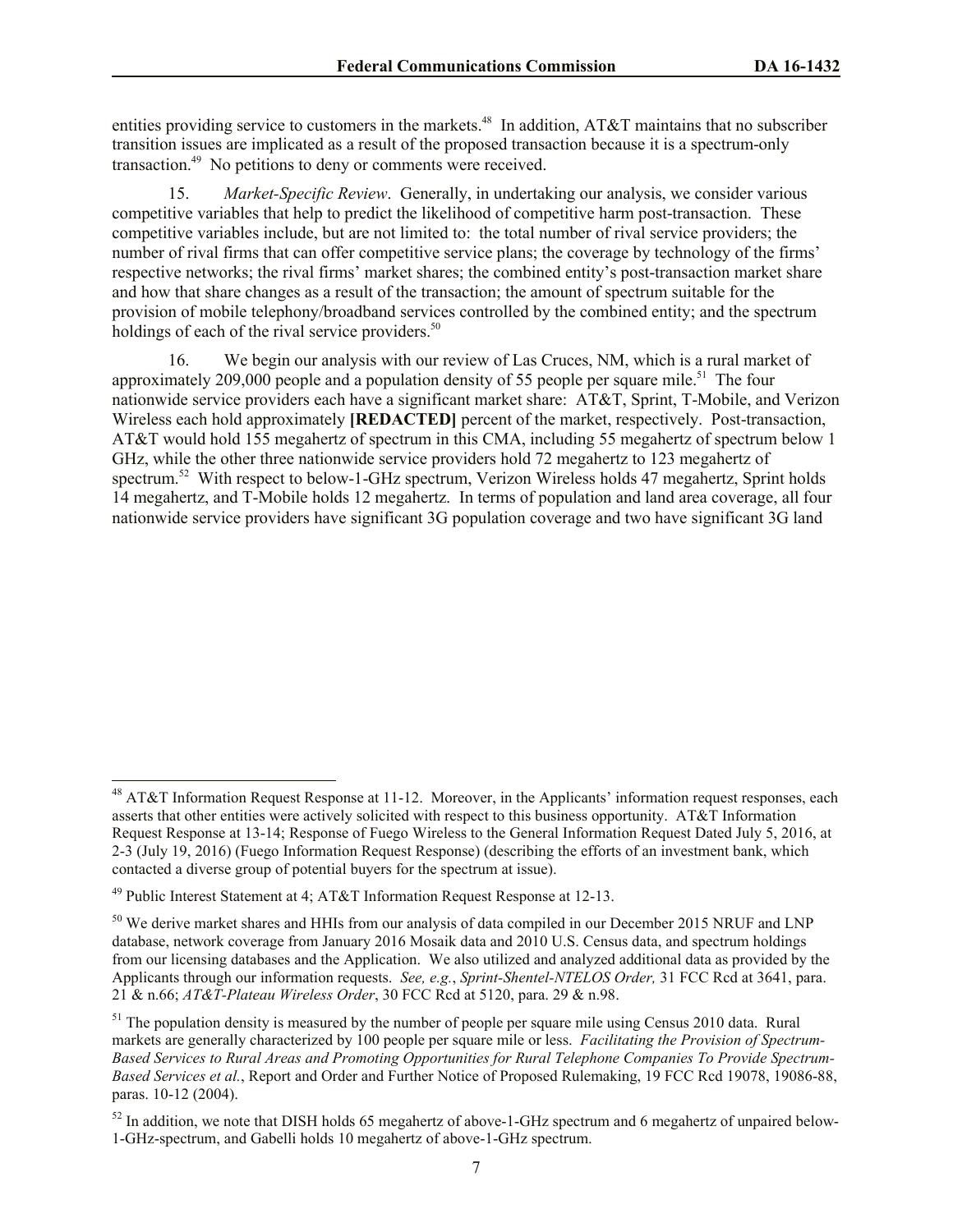area coverage.<sup>53</sup> In addition, all four nationwide service providers have significant LTE population coverage and two have significant LTE land area coverage.<sup>54</sup>

17. We find notwithstanding the fact that AT&T would hold, as a result of the proposed transaction, more than one-third of the below-1-GHz spectrum in Las Cruces, NM, that the likelihood of competitive harm is low after evaluating the particular factors ordinarily considered.<sup>55</sup> We note first that this is a rural market, and in addition to AT&T, the three other nationwide service providers each have a significant market share. Further, Sprint, T-Mobile, and Verizon Wireless each have access to low-band spectrum that would allow at least a 5×5 megahertz LTE deployment on below-1-GHz spectrum, as well as access to spectrum above 1 GHz to combine with their low-band spectrum holdings for LTE deployment. We also note that 26 megahertz of paired low-band spectrum remains held in this market by parties other than the two leading nationwide service providers. Further, in addition to AT&T, the three other nationwide service providers each have significant 3G and LTE population coverage and Verizon Wireless also has significant 3G and LTE land area coverage. We find that the acquisition of this below-1-GHz spectrum by AT&T is unlikely to foreclose rival service providers from entering or expanding in this local market, and is unlikely to raise rivals' costs. We find therefore that the proposed transaction is unlikely to materially lessen the ability of rival service providers to respond to any anticompetitive behavior on the part of AT&T in Las Cruces, NM.

18. We turn next to our review of the remaining three markets, each of which are very rural markets in New Mexico, with population densities of less than 20 people per square mile.<sup>56</sup> In each of these three markets, at least three service providers have a significant market share.<sup>57</sup> Across these three CMAs, AT&T would hold 100 megahertz to 175 megahertz of spectrum post-transaction, including 18 to 55 megahertz of spectrum below 1 GHz, while the other three nationwide service providers hold 35 megahertz to 159 megahertz of spectrum.<sup>58</sup> With respect to below-1-GHz spectrum, Verizon Wireless holds 22 megahertz to 72 megahertz, Sprint holds 14 megahertz, and T-Mobile holds 12 megahertz in all

l

 $53$  It has previously been found that coverage of 70% or more of the population and 50% or more of the land area is presumptively sufficient for a service provider to have a competitive presence in the market. *See*, *e.g.*, *Sprint-Shentel-NTELOS Order*, 31 FCC Rcd at 3643, para. 25 & n.77; *AT&T-Plateau Wireless Order*, 30 FCC Rcd at 5121, para. 31 & n.102; *AT&T-Leap Order*, 29 FCC Rcd at 2770, para. 81 & n.279.

AT&T covers 100% of the population and approximately 95% of the land area with its 3G network, while the comparable 3G population and land area network coverage percentages are 100% and approximately 96% for Verizon Wireless, approximately 99% and 43% for T-Mobile, and approximately 97% and 38% for Sprint.

<sup>54</sup> AT&T covers approximately 97% of the population and 66% of the land area with its LTE network, while the comparable LTE population and land area network coverage percentages are 100% and approximately 96% for Verizon Wireless, approximately 99% and 43% for T-Mobile, and approximately 90% and 25% for Sprint.

<sup>55</sup> *See supra* para. 15. *See also*, *e.g.*, *AT&T-Plateau Wireless Order*, 30 FCC Rcd at 5123, para. 36.

<sup>&</sup>lt;sup>56</sup> New Mexico 3 – Catron contains approximately 110,000 people with a population density of six people per square mile, while New Mexico 4 – Santa Fe contains approximately 292,000 people with a population density of 13 people per square mile, and New Mexico 6 – Lincoln contains approximately 268,000 people with a population density of ten people per square mile

<sup>57</sup> AT&T's market shares range from approximately **[REDACTED]**%. In addition, Sprint's market shares range from approximately **[REDACTED]**%, while T-Mobile's market shares range from approximately **[REDACTED]**%, and Verizon Wireless's market shares range from approximately **[REDACTED]**%.

<sup>&</sup>lt;sup>58</sup> In addition, we note DISH holds 65 megahertz of above-1-GHz spectrum and 6 megahertz of unpaired below-1-GHz-spectrum in each of the markets. In New Mexico 3 – Catron, Gabelli holds 10 megahertz of above-1-GHz spectrum and Smith Bagley holds 20 megahertz of above-1-GHz spectrum in parts of the CMA. In New Mexico 4 – Santa Fe, Cleartalk holds 30 megahertz of above-1-GHz spectrum in parts of the CMA, while in New Mexico 6 – Lincoln, it holds 10 megahertz to 45 megahertz, and Leaco Wireless hold 20 megahertz of spectrum above 1 GHz in parts of that market.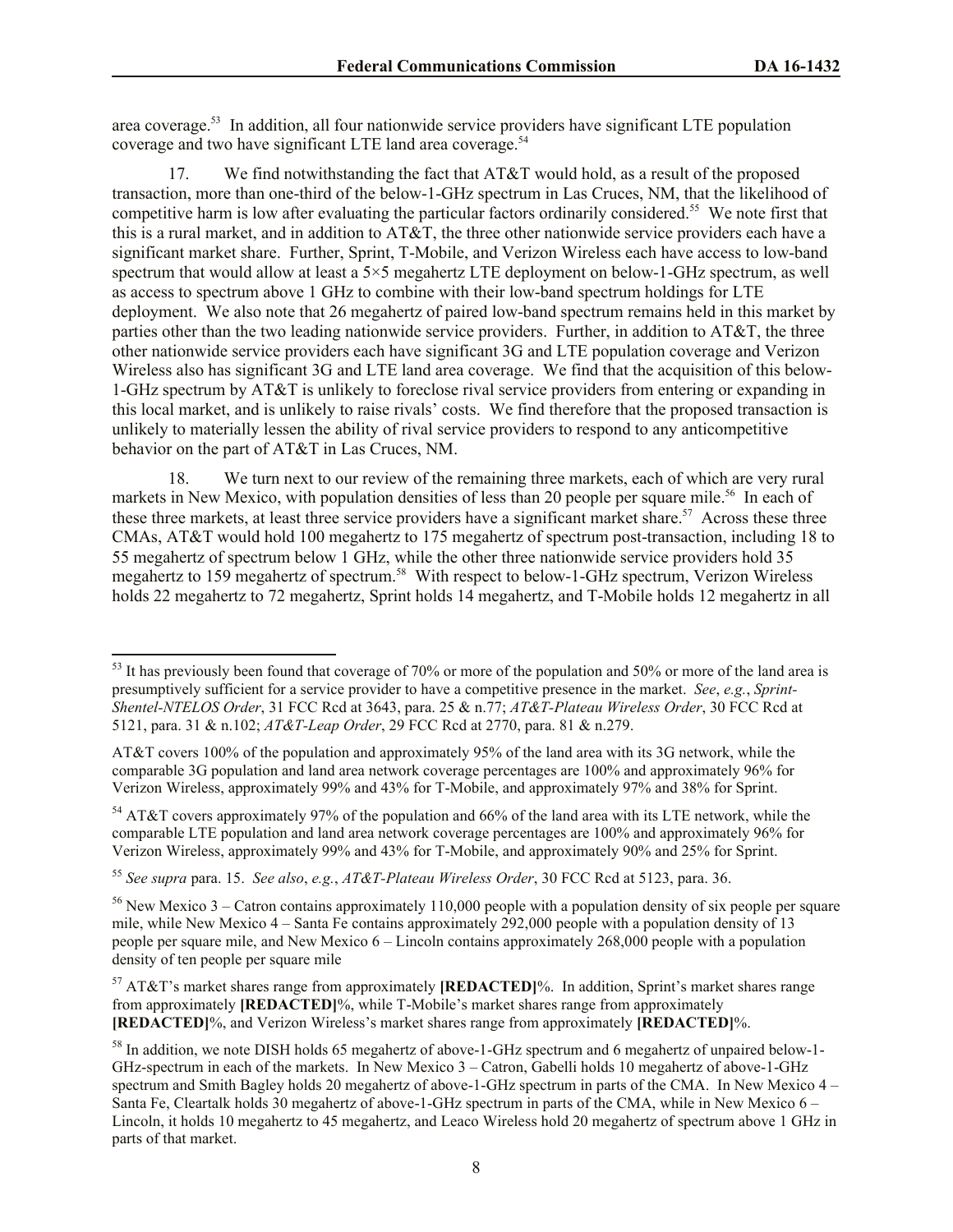or parts of the three CMAs.<sup>59</sup> In terms of 3G and LTE population and land area coverage, while land area coverage is substantially more limited, all four nationwide service providers have significant 3G population coverage, and at least three nationwide service providers have significant LTE population coverage.<sup>60</sup>

19. We find notwithstanding the fact that AT&T would hold, as a result of the proposed transaction, more than one-third of the below-1-GHz spectrum in in all or parts of these three very rural markets, that the likelihood of competitive harm is low after evaluating the particular factors ordinarily considered.<sup>61</sup> We note first that in addition to AT&T, at least two other nationwide service providers have a significant market share. Further, Sprint, T-Mobile, and Verizon Wireless each have access to low-band spectrum in all or parts of these three markets that would allow at least a  $5\times 5$  megahertz LTE deployment on below-1-GHz spectrum, as well as access to spectrum above 1 GHz to combine with their low-band spectrum holdings for LTE deployment. Moreover, other licensees have access to additional low-band spectrum in parts of the markets at issue. In terms of population and land area coverage, in addition to AT&T, Verizon Wireless and T-Mobile have significant 3G and LTE population coverage, while Sprint has significant 3G and LTE population coverage in New Mexico 3 – Catron, and New Mexico 4 – Santa Fe. We find that the acquisition of this below-1-GHz spectrum by AT&T is unlikely to foreclose rival service providers from entering or expanding in these three local markets, and is unlikely to raise rivals' costs. We find therefore that the proposed transaction is unlikely to materially lessen the ability of rival service providers to respond to any anticompetitive behavior on the part of AT&T in any of New Mexico 3 – Catron, New Mexico 4 – Santa Fe, or New Mexico 6 – Lincoln.

# **IV. POTENTIAL PUBLIC INTEREST BENEFITS**

l

20. We next consider whether the proposed transaction is likely to generate verifiable, transaction-specific public interest benefits. 62 Under Commission precedent, the Applicants bear the burden of demonstrating the potential public interest benefits of a proposed transaction.<sup>63</sup> The Commission applies several criteria in deciding whether a claimed benefit is cognizable. First, each claimed benefit must be transaction-specific.<sup>64</sup> Second, each claimed benefit must be verifiable.<sup>65</sup> Third,

Turning to LTE deployment, AT&T's LTE population coverage ranges from approximately 43% to 89%, while its LTE land area coverage ranges from approximately 4% to 48%. The respective LTE coverage percentages are approximately 97% to 99% population and approximately 73% to 84% land area for Verizon Wireless, approximately 93% to 96% population and approximately 28% to 77% land area for T-Mobile, and approximately 45% to 77% population and approximately 4% to 7% land area for Sprint.

<sup>61</sup> *See supra* para. 15. *See also*, *e.g.*, *AT&T-Plateau Wireless Order*, 30 FCC Rcd at 5123, para. 36.

<sup>62</sup> *See*, *e.g.*, *Sprint-Shentel-NTELOS Order*, 31 FCC Rcd at 3647-48, para. 34; *AT&T-Club 42 Order*, 30 FCC Rcd at 13074, para. 39; *AT&T-Plateau Wireless Order*, 30 FCC Rcd at 5126, para. 43.

<sup>63</sup> *See*, *e.g*., *Sprint-Shentel-NTELOS Order*, 31 FCC Rcd at 3647-48, para. 34; *Alaska Wireless Order,* 28 FCC Rcd at 10468, para. 86; *see also AT&T-Leap Order*, 29 FCC Rcd at 2793, para. 131.

<sup>64</sup> *See*, *e.g.*, *Sprint-Shentel-NTELOS Order*, 31 FCC Rcd at 3647-48, para. 34; *AT&T-Leap Order*, 29 FCC Rcd at 2793, para. 132; *Alaska Wireless Order*, 28 FCC Rcd at 10468, para. 87.

<sup>65</sup> *See*, *e.g*., *Sprint-Shentel-NTELOS Order*, 31 FCC Rcd at 3647-48, para. 34; *AT&T-Leap Order*, 29 FCC Rcd at 2793, para. 132; *Alaska Wireless Order*, 28 FCC Rcd at 10468, para. 87.

 $59$  In New Mexico 3 – Catron, ATN holds 25 megahertz of low-band spectrum and Smith Bagley holds 37 megahertz, each in parts of the CMA. In New Mexico 4 – Santa Fe, ATN holds 12 megahertz of low-band spectrum in parts of the CMA, and in New Mexico 6 – Lincoln, Leaco Wireless holds 25 megahertz and Fuego Wireless would continue to hold 12 megahertz of low-band spectrum, each in parts of the CMA.

 $60$  In the three markets, AT&T's 3G population coverage ranges from approximately 94% to 99%, while its 3G land area coverage ranges from approximately 37% to 88%. The respective 3G coverage percentages are approximately 97% to 99% population and approximately 70% to 74% land area for Verizon Wireless, approximately 93% to 98% population and approximately 29% to 84% land area for T-Mobile, and approximately 88% to 91% population and approximately 11% to 20% land area for Sprint.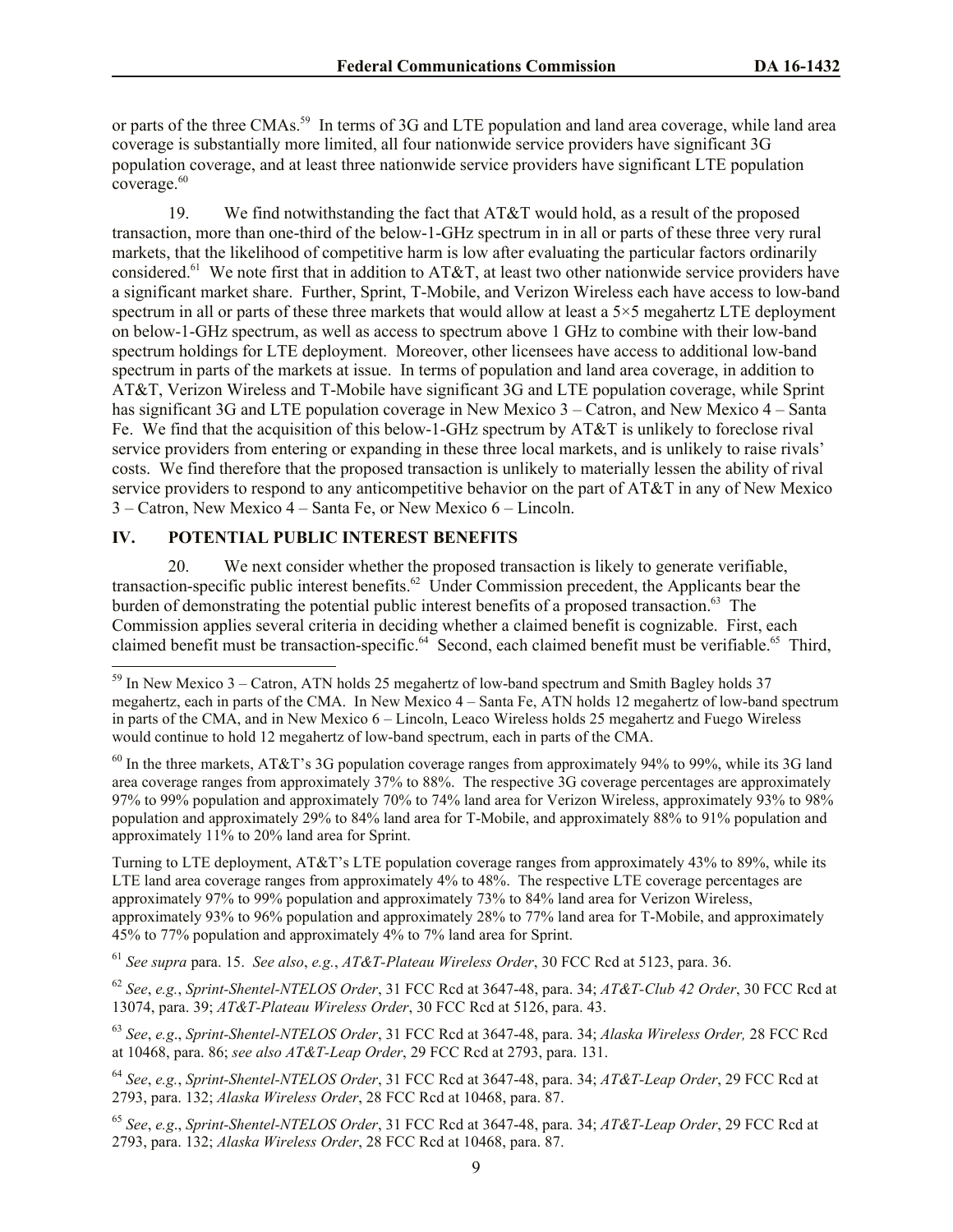we calculate the magnitude of benefits net of the cost of achieving them and benefits must flow through to consumers, and not inure solely to the benefit of the company. 66 The Commission applies a "sliding scale approach" to evaluating benefit claims.<sup>67</sup> Under this approach, where potential harms appear "both substantial and likely, a demonstration of claimed benefits also must reveal a higher degree of magnitude and likelihood than we would otherwise demand."<sup>68</sup> Conversely, where potential harms appear less likely and less substantial, as is the case here, we will accept a lesser showing to approve the proposed transaction<sup>69</sup>

21. *Record*. The Applicants assert, in their detailed demonstration of the claimed benefits, that the proposed transaction would enable AT&T to expand its system capacity to enhance existing services, better accommodate its overall growth, and facilitate the provision of additional products and services to its customers.<sup>70</sup> According to the Applicants, the additional spectrum would be used to deploy AT&T's 4G network using LTE technology and would increase network capacity to the benefit of AT&T's subscribers.<sup>71</sup> In particular, the Applicants maintain that the acquisition of this Lower 700 MHz spectrum would allow AT&T to support a  $10\times10$  megahertz LTE deployment.<sup>72</sup> AT&T asserts that the capacity of a  $10\times10$  megahertz block is greater than the total capacity of two separate  $5\times5$  megahertz blocks,<sup>73</sup> and contends that the wider bandwidth results in noticeably better performance for users than a deployment using two  $5\times 5$  megahertz blocks.<sup>74</sup>

22. *Evaluation*. We have reviewed the Applicants' asserted public interest benefits, as well as their detailed responses to our requests for additional information and documents regarding the potential benefits of AT&T acquiring, in particular, the below-1-GHz spectrum at issue in Las Cruces, NM, New Mexico 3 – Catron, New Mexico 4 – Santa Fe, and New Mexico 6 – Lincoln. The record provides general support for the Applicants' contentions that the proposed transaction would likely result in some public interest benefits post-transaction. Specifically, as a result of the proposed transaction, customers likely are to benefit in the immediate future from access to improved LTE performance and a more robust network, resulting in a better customer experience.<sup>75</sup>

 $\overline{\phantom{a}}$ 

 $66$  For example, we will more likely find marginal cost reductions to be cognizable than reductions in fixed cost because reductions in marginal cost are more likely to result in lower prices for consumers. *See, e.g., Sprint-Shentel-NTELOS Order*, 31 FCC Rcd at 3647-48, para. 34; *AT&T-Leap Order*, 29 FCC Rcd at 2793-94, para. 132; *Alaska Wireless Order*, 28 FCC Rcd at 10468, para. 87.

<sup>67</sup> *See*, *e.g.*, *Sprint-Shentel-NTELOS Order*, 31 FCC Rcd at 3648, para. 35; *AT&T-Plateau Wireless Order*, 30 FCC Rcd at 5126-27, para. 44; *see also, e.g., AT&T-Leap Order*, 29 FCC Rcd at 2793-94, para. 132.

<sup>68</sup> *See*, *e.g., Sprint-Shentel-NTELOS Order*, 31 FCC Rcd at 3648, para. 35; *AT&T-Plateau Wireless Order*, 30 FCC Rcd at 5126-27, para. 44; *AT&T-Club 42 Order*, 30 FCC Rcd at 13074, para. 40.

<sup>69</sup> *See*, *e.g.*, *Sprint-Shentel-NTELOS Order*, 31 FCC Rcd at 3648, para. 35; *AT&T-Club 42 Order*, 30 FCC Rcd at 13074, para. 40; *see also AT&T-Leap Order*, 29 FCC Rcd at 2794, para. 131.

<sup>70</sup> Public Interest Statement at 2-3; *see also* AT&T Information Request Response at 10.

<sup>71</sup> Public Interest Statement at 2; s*ee also* AT&T Information Request Response at 9-11.

<sup>72</sup> Public Interest Statement at 2-3; s*ee also* AT&T Information Request Response at 3-4.

<sup>&</sup>lt;sup>73</sup> Public Interest Statement at 2-3; AT&T Information Request Response at 6-9. AT&T asserts that the 10 megahertz block would have approximately 10% more capacity than two 5 megahertz blocks. Public Interest Statement at 3.

<sup>&</sup>lt;sup>74</sup> AT&T Information Request Response at 5-6. AT&T cites the  $10\times10$  megahertz LTE deployment's greater trunking and signaling efficiencies, maintaining that these improvements result in higher system capacity, greater spectral efficiency, and better user throughput than is possible over two separate 5×5 megahertz blocks. AT&T Information Request Response at 6-9; *see also* AT&T Exhibits ATT-FUEG00007, ATT-FUEG000049-50.

<sup>75</sup> *See, e.g.*, *AT&T-Club 42 Order*, 30 FCC Rcd at 13076-77, paras. 46-47; *AT&T-Plateau Wireless Order*, 30 FCC Rcd at 5129, para. 53. As we noted in the *AT&T-Club 42 Order*, recognizing the public interest benefits of a 10×10 megahertz channel does not undermine our conclusion that 10×10 megahertz blocks are not required for effective